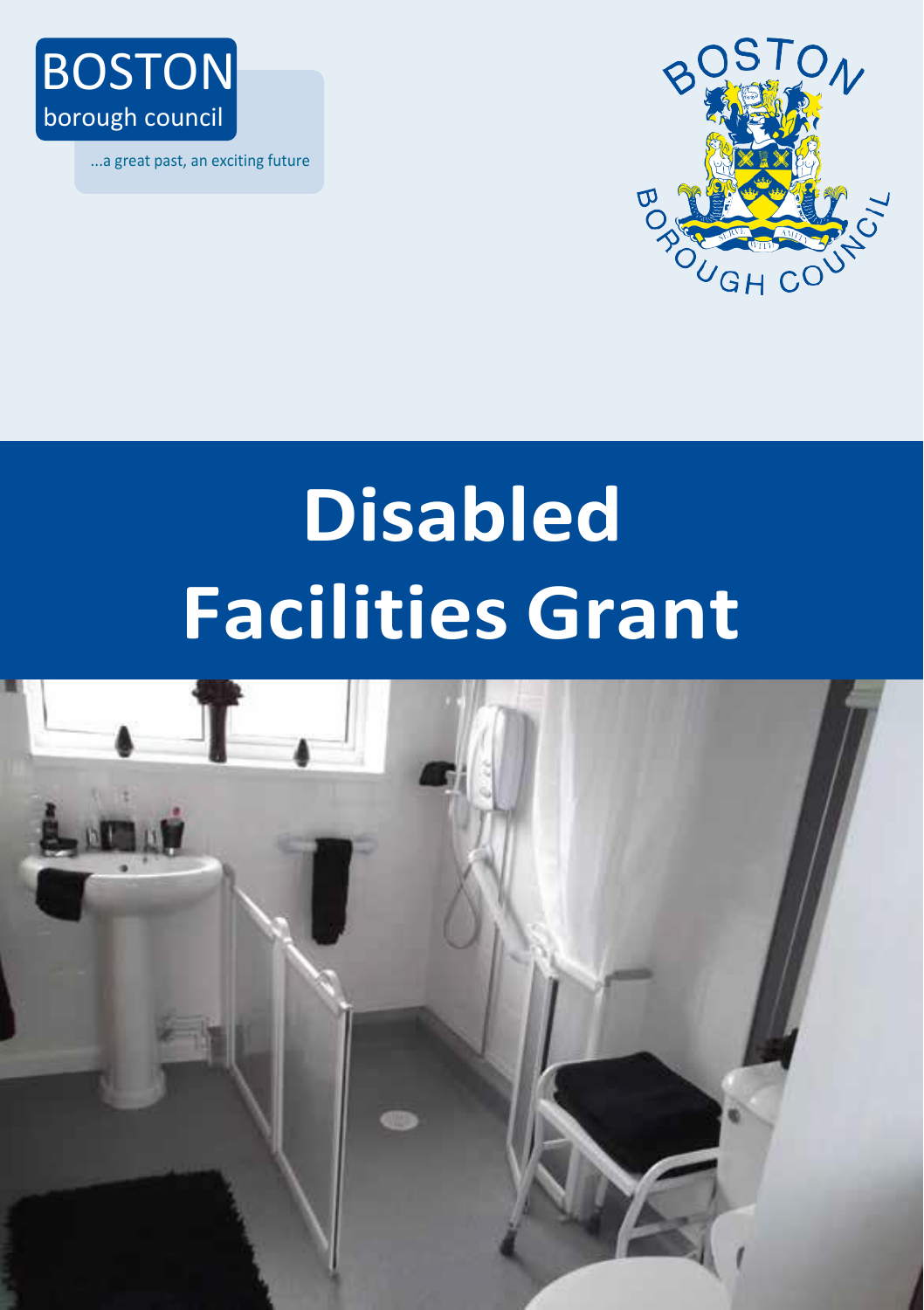## **What is a Disabled Facilities Grant?**

The grant is to help towards the cost of providing adaptations to enable people with a disability to continue to live in their home.

# **How do I apply?**

Boston Borough Council require a referral for a grant from a Lincolnshire County Council (LCC) Occupational Therapist who will assess the disabled person's needs. If they think that your home needs adapting they will make a formal referral to us. You or someone acting on your behalf will need to contact LCC Social Services directly on 01522 782155 to arrange an assessment.

# **What works can be carried out?**

The following are some examples of what can be done under DFG:-

- Ramps to help you get in and out of your home
- Showers if you are no longer able to use a bath
- Stair-lifts if you can't get up and down stairs
- Widening of doorways for wheelchair access

The following are some examples of what is NOT usually grant funded:-

- Dropped kerbs and parking facilities
- Storage and access routes for electric scooters
- **Providing new space for bathrooms, toilets, bedrooms etc.** where existing space could be readily converted

Boston Borough Council may be able to provide a Discretionary Grant to help you move to a more suitable home if your property cannot easily and/ or affordably be adapted to meet your needs.

## **How long will it take?**

All grants are processed in date order from when we receive the referral from LCC Social Services. Other than for extensions, which may take a while do the their nature, we aim to reduce timescale from receipt of a referral to completion of the works by using a county wide framework with builders contracted to complete the works within a specified time. Often the process is delayed by applicants not returning the necessary forms and information, so to help yourself and us we ask that you do this as soon as your receive the request from us.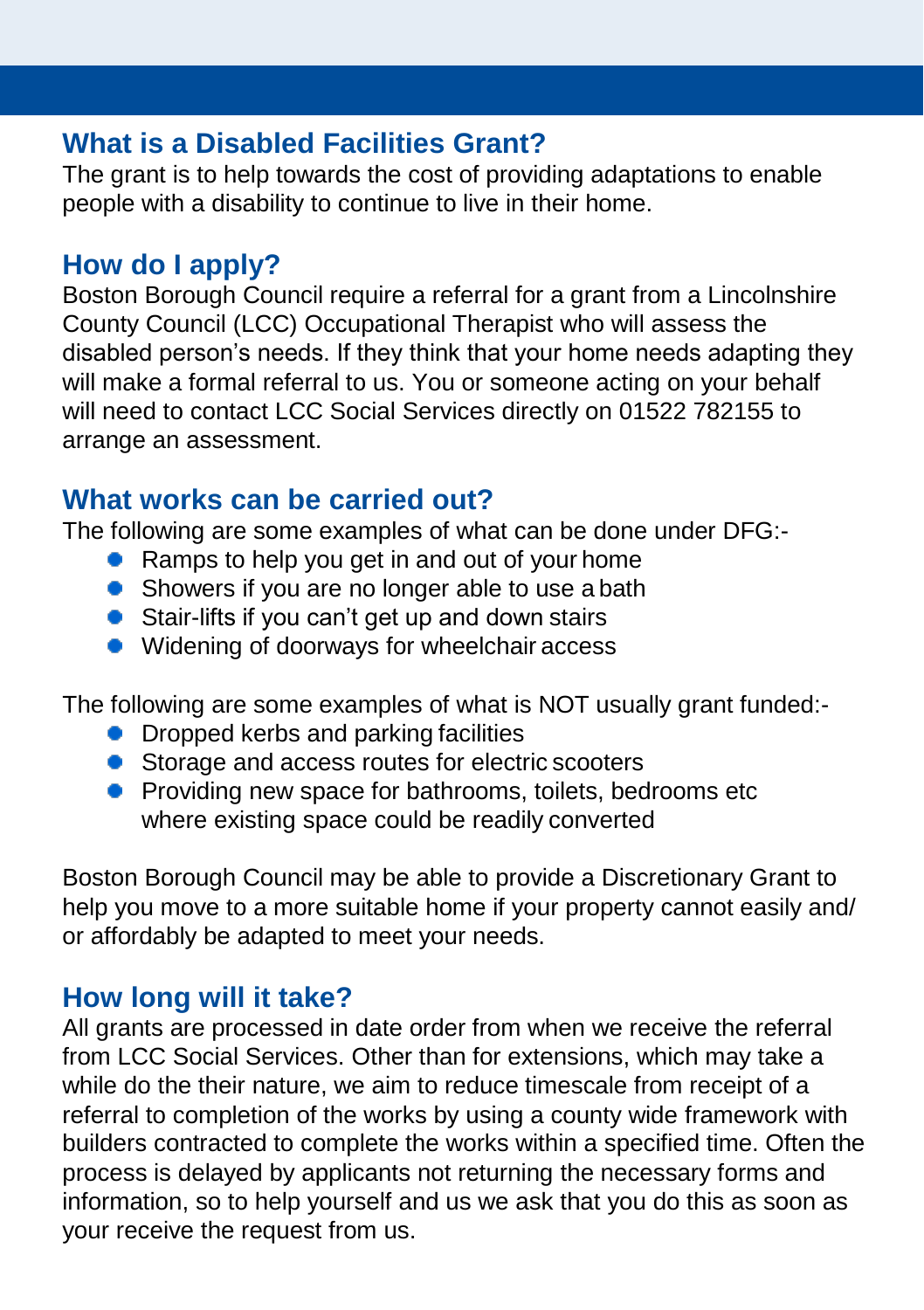#### **How are grants processed?**

Initially you will be sent a preliminary 'means test'. Once it has been returned and assessed, we will tell you if you are eligible and give you an indication of when funding is likely to become available if you wish to proceed. When funding is available, we will send you an application pack setting out further information about the process and what you need to do. From receipt of a complete and valid application we have up to six months to approve or refuse a grant.

Grant will not be paid for any adaptation that has already been started or for any works completed.

Further information about the means test is available on our website at [www.mybostonuk.com/disabledfacilitiesgrant](http://www.mybostonuk.com/disabledfacilitiesgrant)

# **How much grant funding could be available?**

All referrals for adults are 'means tested' to ensure that funding goes to households in greatest need, however, applications for children are not means tested. We use the same means test as all other councils which is set out in law. Whether or not you will have to make a financial contribution is therefore beyond the control of the Council.

The amount of grant you will receive will depend on the outcome of your means test and the cost of eligible works and fees. The maximum grant that can be paid is £30,000 including fees.

# **Will I have to pay the grant back at any time?**

If you are an owner occupier, any grant exceeding £5,000 may be registered as a local land charge against the property. The maximum local land charge we can register is capped at £10,000 above the first £5,000. The local land charge will be repayable if the property is sold or otherwise disposed of within 10 years of the grant works being completed.

For further information please see our website

[www.mybostonuk.com/disabledfacilitiesgrant](http://www.mybostonuk.com/disabledfacilitiesgrant)